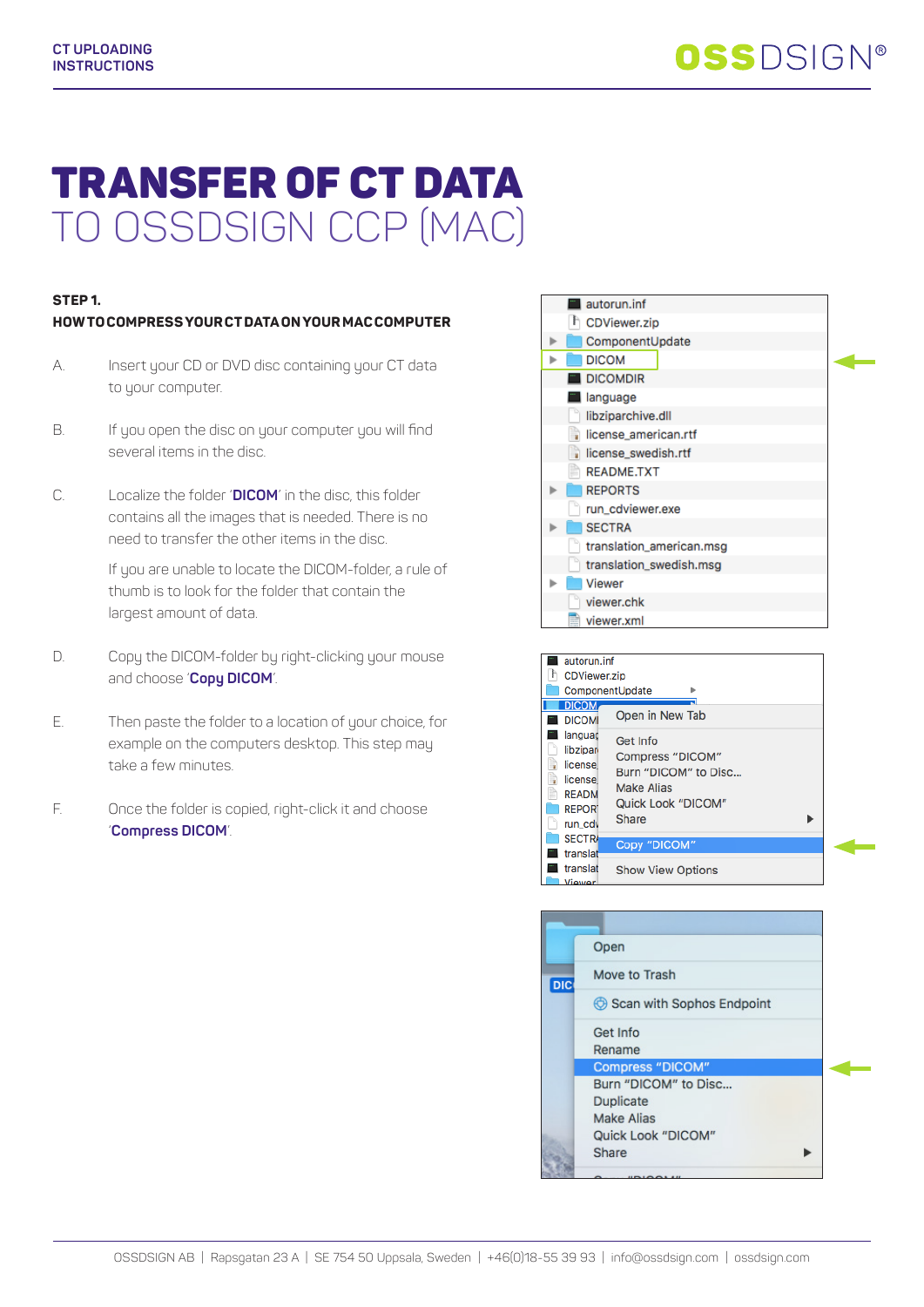# TRANSFER OF CT DATA TRANSFER OF CT DATA TO OSSDSIGN CCP (PC) TO OSSDSIGN CCP (PC)

## **STEP 1.**

## **HOW TO COMPRESS YOUR CT DATA ON YOUR PC COMPUTER STEP 1. HOW TO COMPRESS YOUR CT DATA ON YOUR PC COMPUTER**

- A. Insert your CD or DVD disc containing your CT data to your computer.
- B. If you open the disc on your computer you will find several items in the disc.
- C. Localize the folder '**DICOM**' in the disc, this folder contains all the images that is needed. There is no need to transfer the other items in the disc.

If you are unable to locate the DICOM-folder, a rule of thumb is to look for the folder that contain the largest amount of data.

- D. Copy the DICOM-folder by right-clicking your mouse and choose '**Copy**'.
- E. Then paste the folder to a location of your choice, for example on the computers desktop. This step may take a few minutes. A. Insert your CD or DVD disc containing your CT data<br>to your computer.<br>B. If you open the disc on your computer you will find<br>several items in the disc.<br>C. Localize the folder 'DICOM' in the disc, this folder<br>contains all
- F. Once the folder is copied, right-click it and choose '**Send to**' then '**Compressed (zipped) folder**'.



ß

 $\left|\frac{1}{2}\right|$  Bluetooth device Compressed (zipped) folder<br>
Desktop (create shortcut)

Design Assistant Pack and Go iProperties Purge All Include in library

Pin to Start Add to archive. Add to "DICOM.ran Compress and email...<br>Compress to "DICOM.rar" and email

Send to

Cut Cop